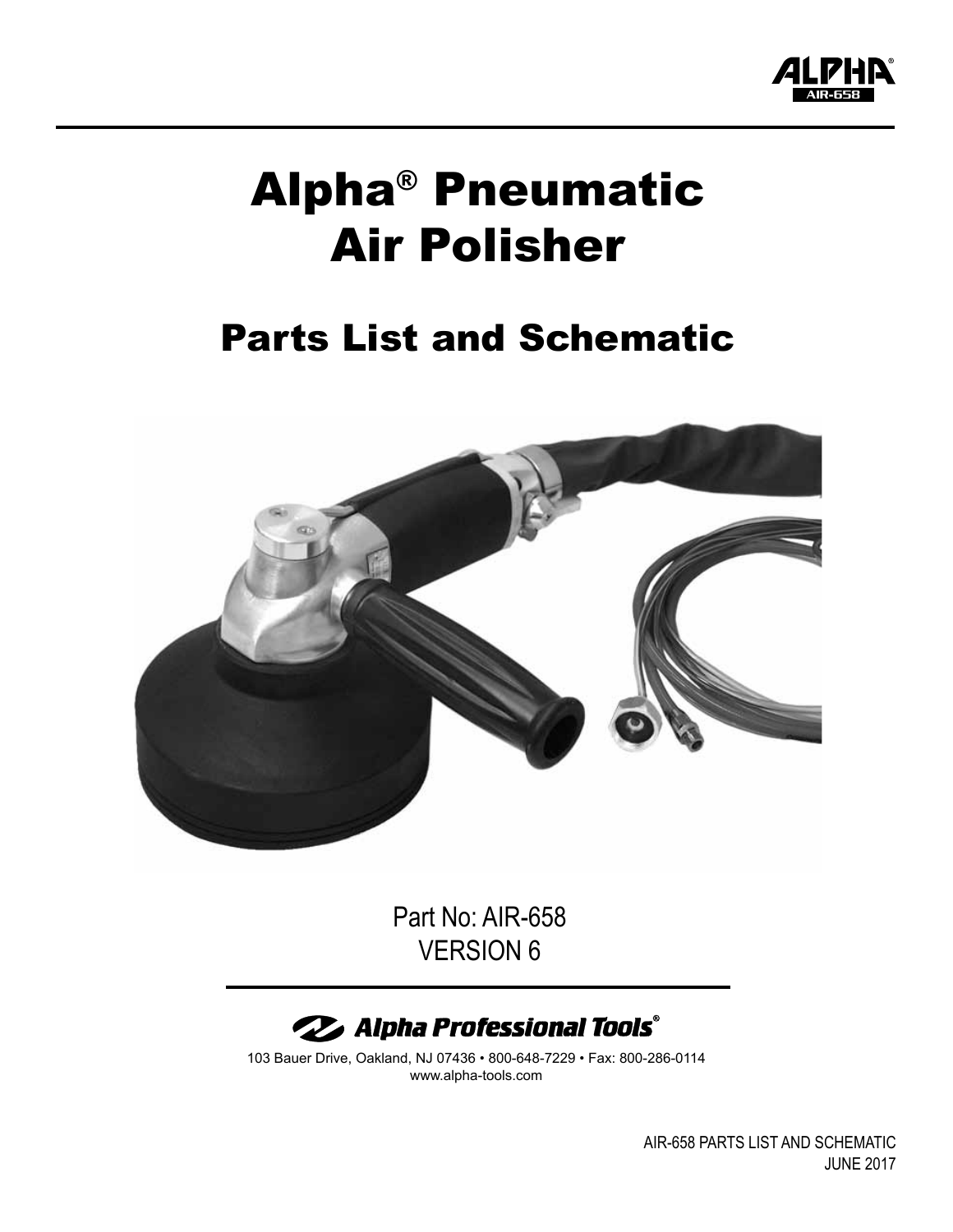### Alpha® pneumatic aIR polisher schematic (air-658 Version 6)

This Schematic is valid for Air Tools purchased after May 2009.

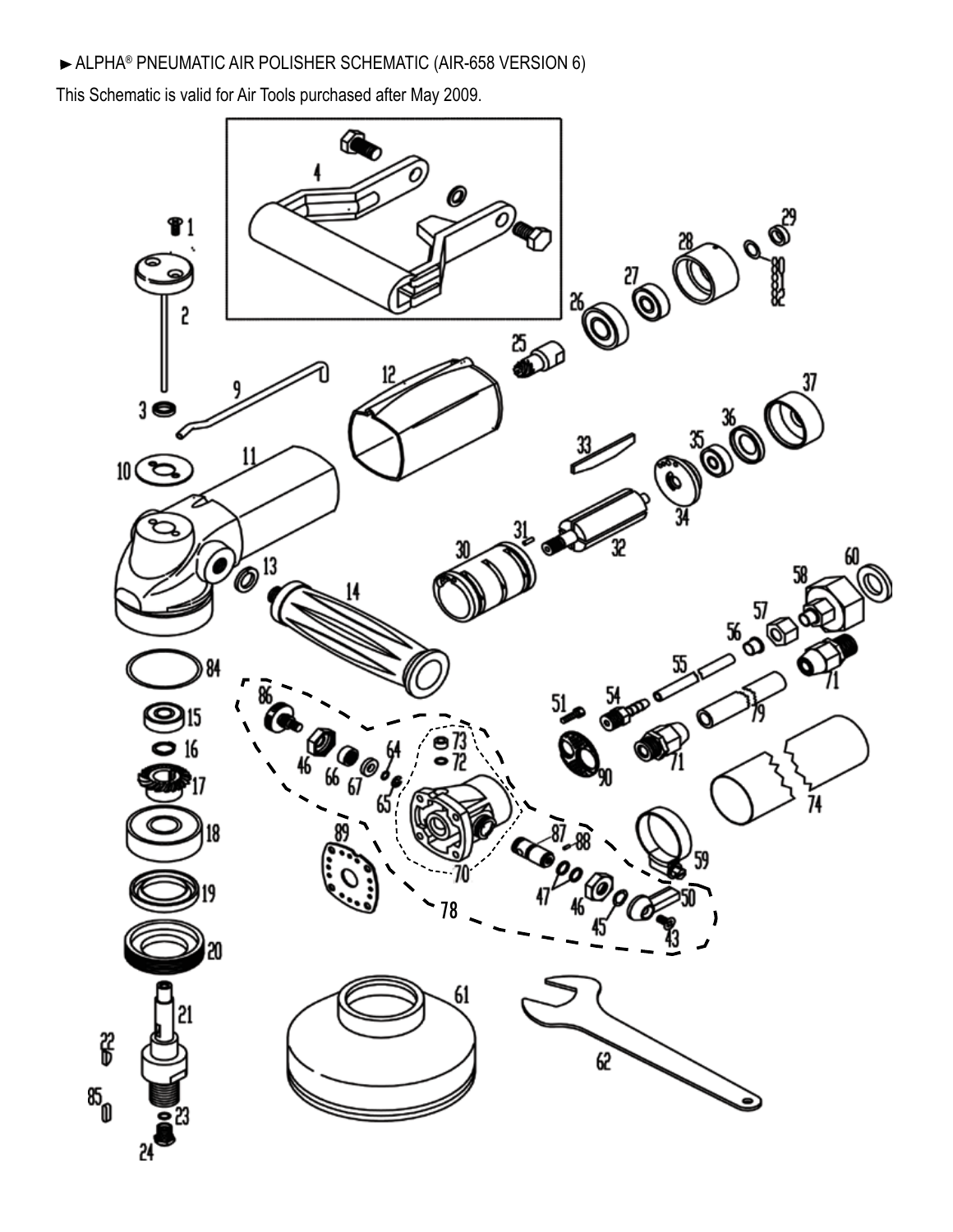# Alpha® pNEUMATIC air POLISHER parts list (version 6)

| <b>DRAWING NO.</b> | PART NO. | <b>ITEM DESCRIPTION</b>       |
|--------------------|----------|-------------------------------|
| 1                  | 658-01   | Screw M4x14                   |
| $\overline{2}$     | 658-02   | <b>Pipe-Joint Assembly</b>    |
| 3                  | 516-44   | Oil Seal                      |
| $\overline{4}$     | AWP-21A  | Handle (C-Shaped)             |
| 9                  | 658-09   | W-Pipe                        |
| 10                 | 658-10   | <b>Head Packing</b>           |
| 11                 | 658-11   | <b>Body</b>                   |
| 12                 | 658-12   | <b>Body Cover</b>             |
| 13                 | 658-13   | Spring Washer M10             |
| 14                 | 658-14   | Side Handle                   |
| 15                 | 516-20   | Bearing 608 ZZ                |
| 16                 | 658-16   | <b>Snap Ring</b>              |
| 17                 | 658-17   | Spiral Bevel Gear             |
| 18                 | 516-48   | Bearing 6302 ZZ               |
| 20                 | 658-50   | Valve Lever                   |
| 21                 | 658-21   | Spindle 5/8" -11 Thread       |
| 22                 | 658-22   | <b>Woodruff Key</b>           |
| 23                 | 658-23   | O-Ring (1.7mm X 2.75mm)       |
| 24                 | 658-24   | Spray Nozzle                  |
| 25                 | 658-25   | <b>Spiral Bevel Pinion</b>    |
| 26                 | 516-18   | Bearing 6001 ZZ               |
| 28                 | 658-28   | <b>F-Bearing Case</b>         |
| 29                 | 658-29   | <b>Rotor Spacer</b>           |
| 30                 | 658-30   | Cylinder (Inc. Part # 658-31) |
| 31                 | 658-31   | <b>Spring Pin</b>             |
| 32                 | 658-32   | Rotor                         |
| 33                 | 516-25   | Vane (4 Pc Set)               |
| 34                 | 516-26   | <b>R-Bearing Case</b>         |
| 35                 | 516-27   | Bearing 626 ZZ                |
| 36                 | 516-28   | <b>Bearing Cap</b>            |
| 37                 | 658-37   | Air Inlet Case                |
| 43                 | 658-43   | Screw M4x12                   |
| 45                 | 658-45   | Wave Washer                   |
| 46                 | 658-46   | <b>Nut M-14</b>               |
| 47                 | 658-47   | O-RING (1.7mm X 6.75mm)       |
| 50                 | 658-50   | Valve Lever                   |
| 51                 | 658-51   | Screw M4x15                   |
| 52                 | 133236   | <b>Compression Washer</b>     |
| 53                 | 133230   | <b>Sleeving Connector</b>     |
| 54                 | 658-54   | Nipple                        |
| 55                 | 133229   | Water Hose 8mm OD x 10ft (3m) |
| 56                 | 133231   | <b>Compression Nut</b>        |